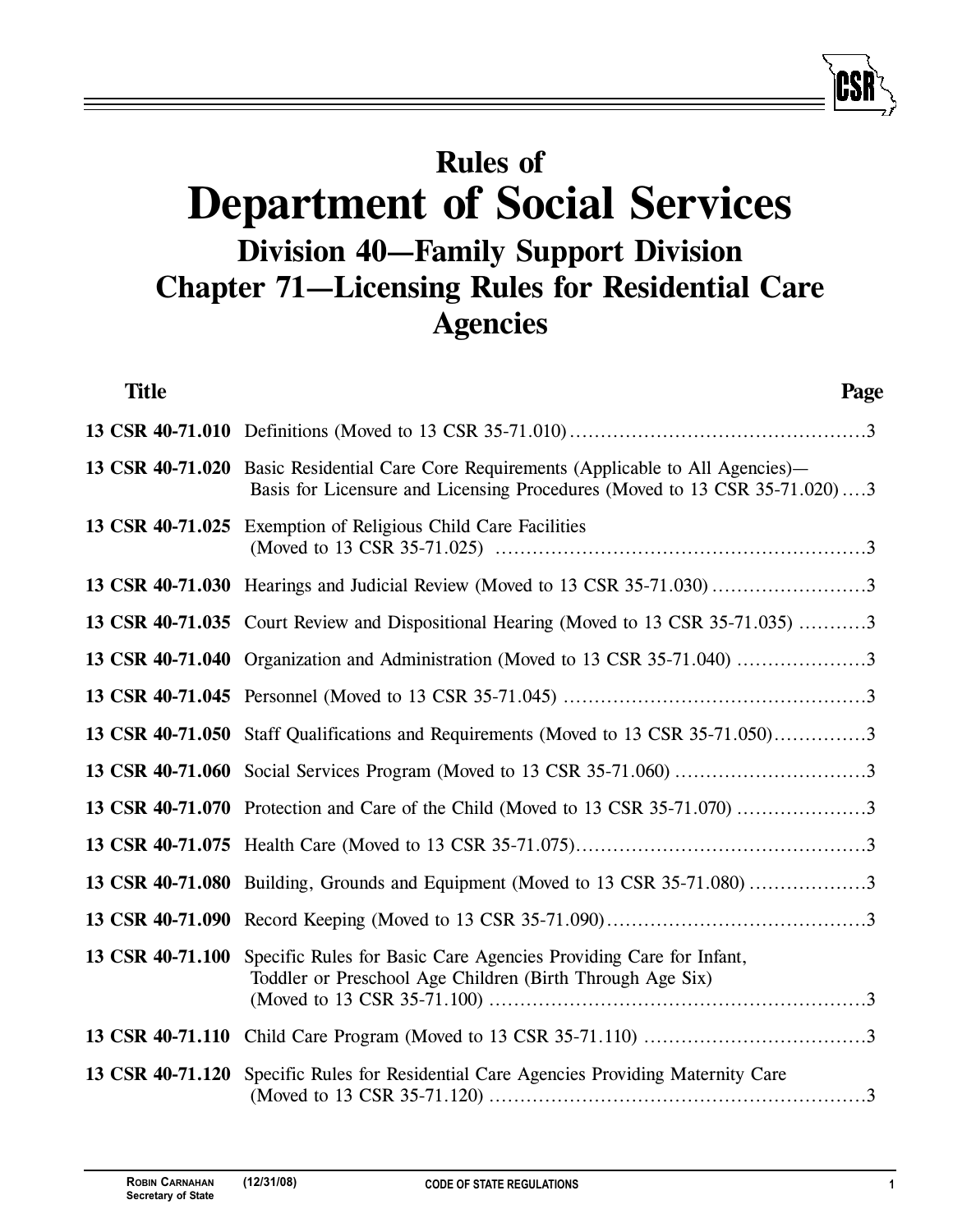CSR

| 13 CSR 40-71.130 Specialized Standards—Residential Treatment               |
|----------------------------------------------------------------------------|
| 13 CSR 40-71.140 Specialized Standards For Intensive Residential Treatment |